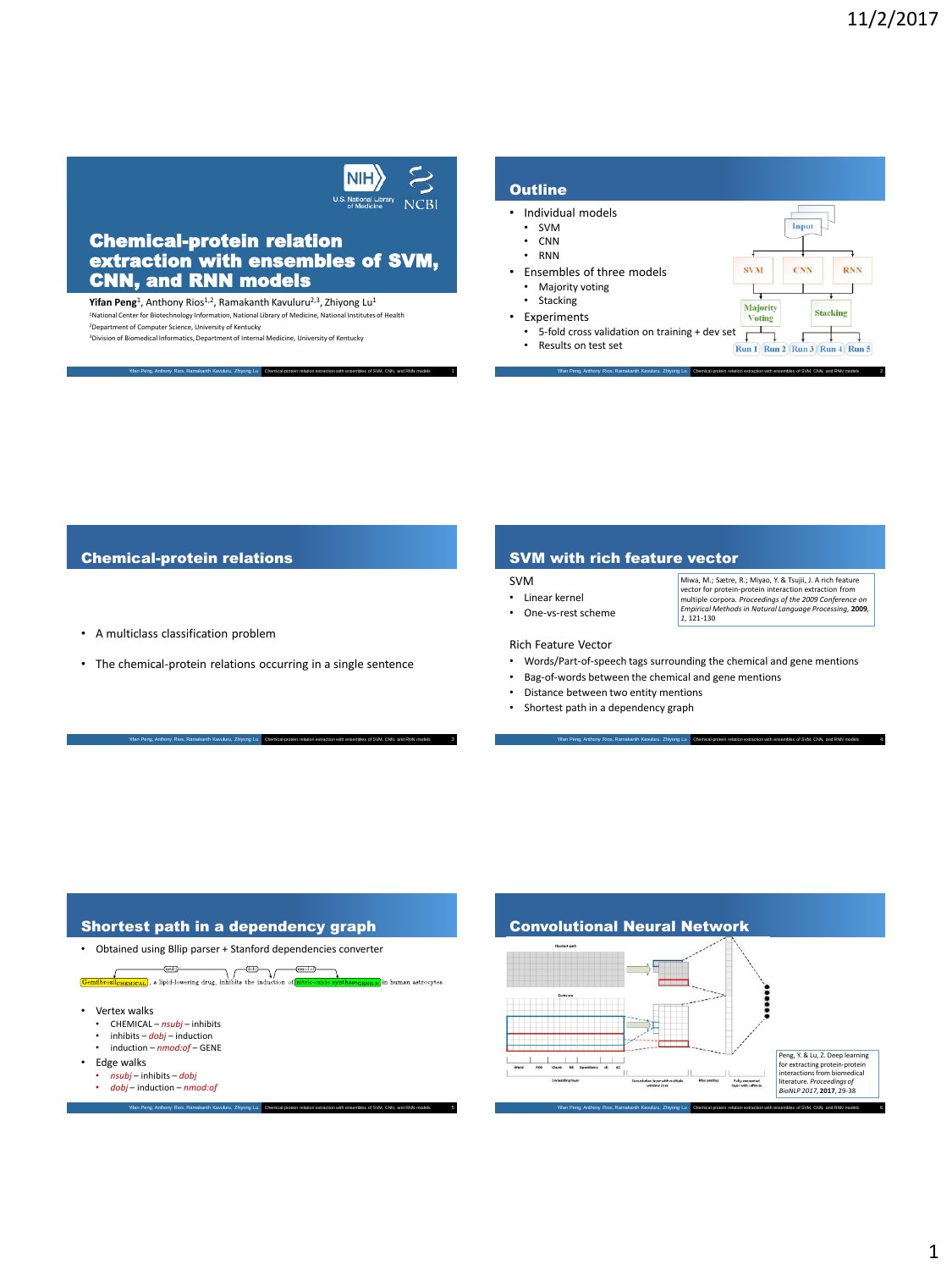### Convolutional Neural Network

- Word embedding: 300
- trained on PubMed using word2vec
- Part-of-speech, chunk and named entities: one-hot encoding • Obtained using Genia Tagger

Yifan Peng, Anthony Rios, Ramakanth Kavuluru, Zhiyong Lu Chemical-protein relation extraction with ensembles of SVM, CNN, and RNN models 7

- Convolutional window size: 3 and 5
- Filters: 300

#### Recurrent Neural Network



Kavuluru, R.; Rios, A. & Tran, T. Extracting Drug-Drug Interactions with Word and Character-Level Recurrent Neural Networks. *2017 IEEE International Conference on Healthcare Informatics (ICHI),* **2017**, 5-12

#### Recurrent Neural Network

- Pairwise ranking loss
	- The output layer has 5 positive classes
	- If all 5 class scores are negative, then we predict the negative class

Yifan Peng, Anthony Rios, Ramakanth Kavuluru, Zhiyong Lu Chemical-protein relation extraction with ensembles of SVM, CNN, and RNN models 9

- Preprocessing
- Replace word occurs less than 5 times with an UNK token
- Word embedding: 300
	- Obtained from GloVe

Santos, C. N.; Xiang, B. & Zhou, B. Classifying Relations by Ranking with Convolutional Neural Networks. *ACL,* **2015**, 626-634

#### Ensembles of SVM, CNN, and RNN models

Yifan Peng, Anthony Rios, Ramakanth Kavuluru, Zhiyong Lu Chemical-protein relation extraction with ensembles of SVM, CNN, and RNN models 8



Yifan Peng, Anthony Rios, Ramakanth Kavuluru, Zhiyong Lu Chemical-protein relation extraction with ensembles of SVM, CNN, and RNN models 10

#### Ensembles of SVM, CNN, and RNN models

Majority voting

• Select the relations that are predicted by more than 2 models

Yifan Peng, Anthony Rios, Ramakanth Kavuluru, Zhiyong Lu Chemical-protein relation extraction with ensembles of SVM, CNN, and RNN models 11

- Stacking
- Random Forest classifier
- 17 features:
	- 6 from SVM
	- 6 from CNN • 5 from RNN (pariwise ranking loss)

#### Results for 5-fold cross validation

- Combine training and development sets
- 5-fold cross validation
	- 60% for training
	- 20% for development (also used to train the stacking systems)

Yifan Peng, Anthony Rios, Ramakanth Kavuluru, Zhiyong Lu Chemical-protein relation extraction with ensembles of SVM, CNN, and RNN models 12

• 20% for test